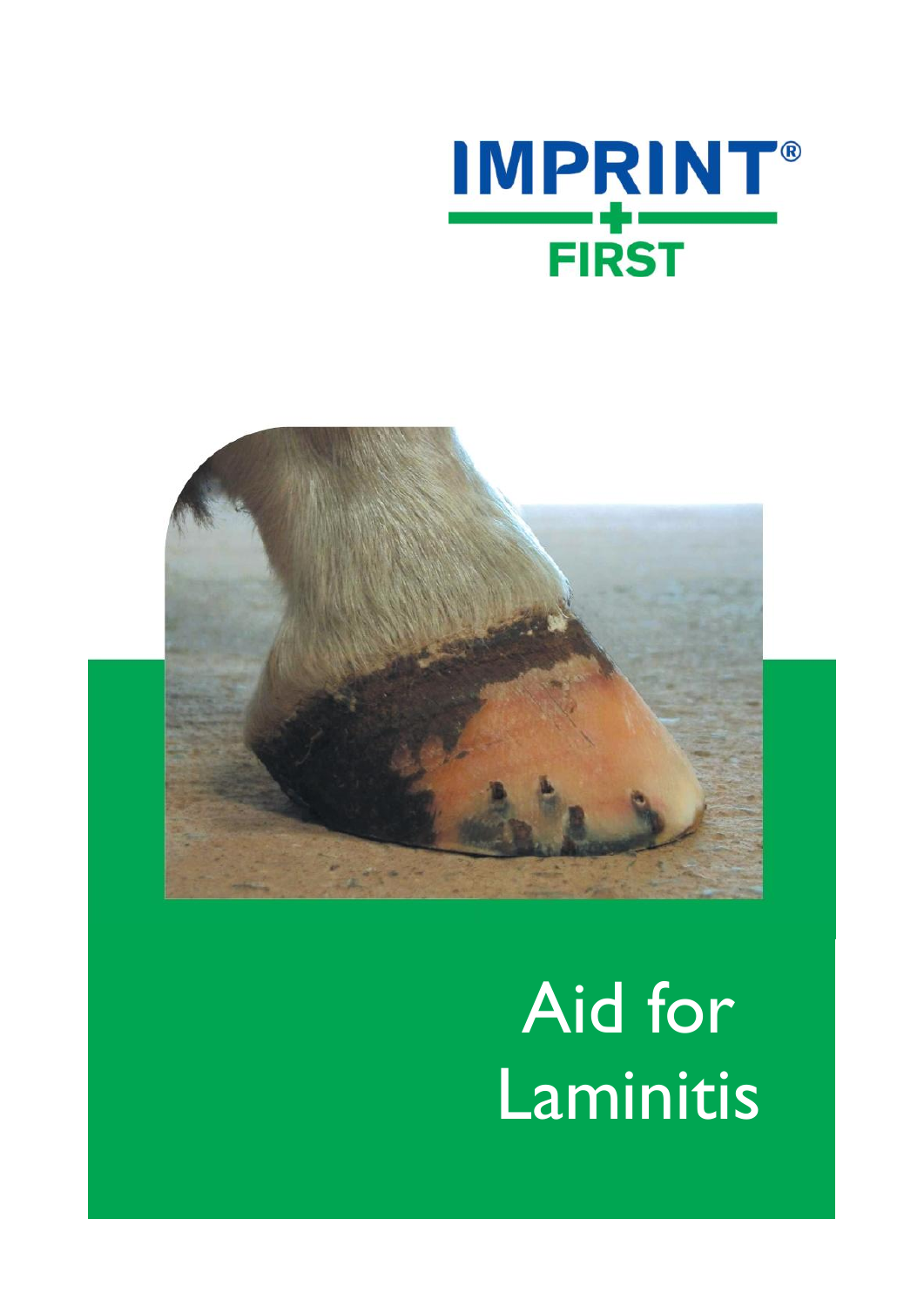Your horse has developed laminitis, a highly traumatic and painful condition that requires immediate first aid treatment provided by your veterinary surgeon and farrier. This condition will be treated using the Imprint Equine Foot Care System together with other medication and advice as prescribed by your veterinary surgeon.

It is important that this treatment begins swiftly and advice followed carefully to increase the likelihood of a full recovery for your horse.

#### THE IMPRINT TREATMENT PROGRAMME

The Imprint Equine Foot Care System was developed by Andrew Poynton, FWCF, after many years of research, development and consultation with veterinarians and farriers into suitable treatments for laminitis.

The Imprint Equine Foot Care System utilises patented, low-melt, thermoplastic technology that enables the Imprint shoe to be moulded and glued to the hoof without the need for nails. Their application to a carefully trimmed and balanced foot, with the aid of radiographs, is non-traumatic and the recovery rates are consistently good. Imprint First shoes provide immediate support by stabilising and inhibiting pedal bone movement via the unique Imprint Frog Cradle<sup>TM</sup>.

Once the shoes have been applied, the horse should experience immediate comfort and pain relief - the pressure now being taken by the Imprint shoe and not the sole.

### WHAT IS LAMINITIS?

Laminitis is a major vascular crisis that results in inflammation and weakening of the laminal structures and bonds within the hoof. The damage to the hoof tissue could be severe and may cause rotation and sinking of the pedal bone.

#### The following symptoms may indicate the presence of laminitis:

- Difficulty in walking and turning
- Standing awkwardly with more weight on hind legs, whilst shifting weight from one foot to another.
- Hooves may feel warm to touch with increased digital artery pulse rate.
- Depression at coronary band

The shoes are generally fitted in pairs as laminitis normally affects either both front or hind feet, or in more severe cases, all four feet. The Imprint Equine Foot Care System is prescribed by leading equine veterinarians and fitted by qualified farriers both nationally and internationally.



Horse before treatment showing typical laminitic stance



Horse standing normally after treatment with Imprint®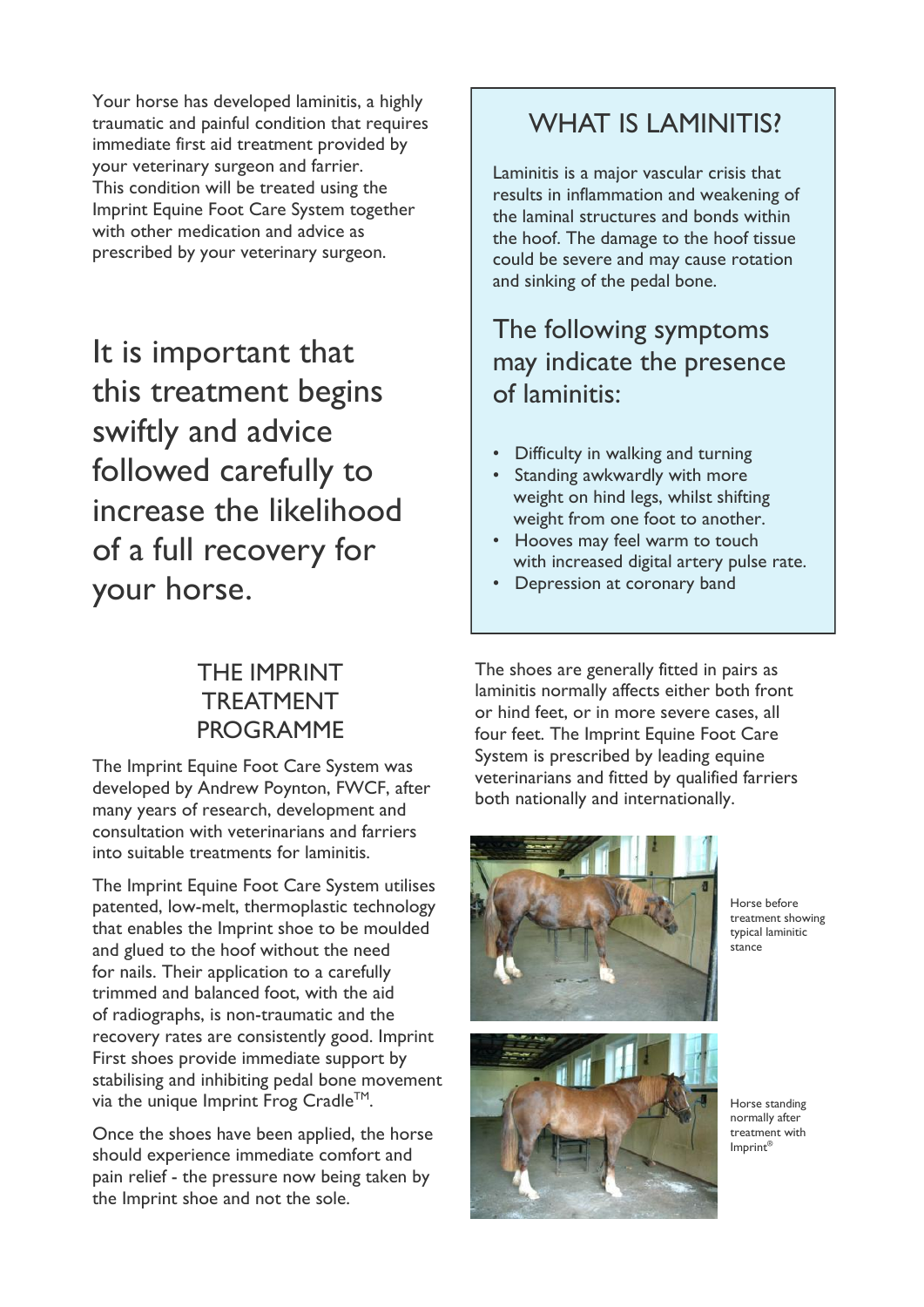## THE INSIDE STORY

- The blood supply to the hoof has been disturbed through a laminitic trigger factor that  $\bullet$ affects the horse's metabolism. Possible trigger factors include diet, toxaemia, stress, hoof concussion or another condition e.g. Equine Cushing's Disease.
- As a result of metabolic disturbance, blood vessels have become constricted, thereby reducing oxygen and other nutrients to the hoof and laminal tissues.
- The laminae become damaged and weakened and pull away from the hoof wall.
- The pedal bone is no longer supported by laminal structure and begins to rotate and descend towards the sole.
- The tissue in the sole of the foot becomes compressed, more blood vessels collapse leading to further crushing and subsequent infection.



## EMERGENCY TREATMENT

- 1 Stable your horse on a clean, deep, shavings bed
- 2 Administer medication as prescribed by your vet
- 3 Review your horse's diet with your vet
- 4 Your vet will organise radiographs (X-rays) of the affected hooves
- 5 Your farrier or referral farrier will trim & re-balance hooves using radiographs
- 6 Your farrier or referral farrier will apply Imprint First shoes